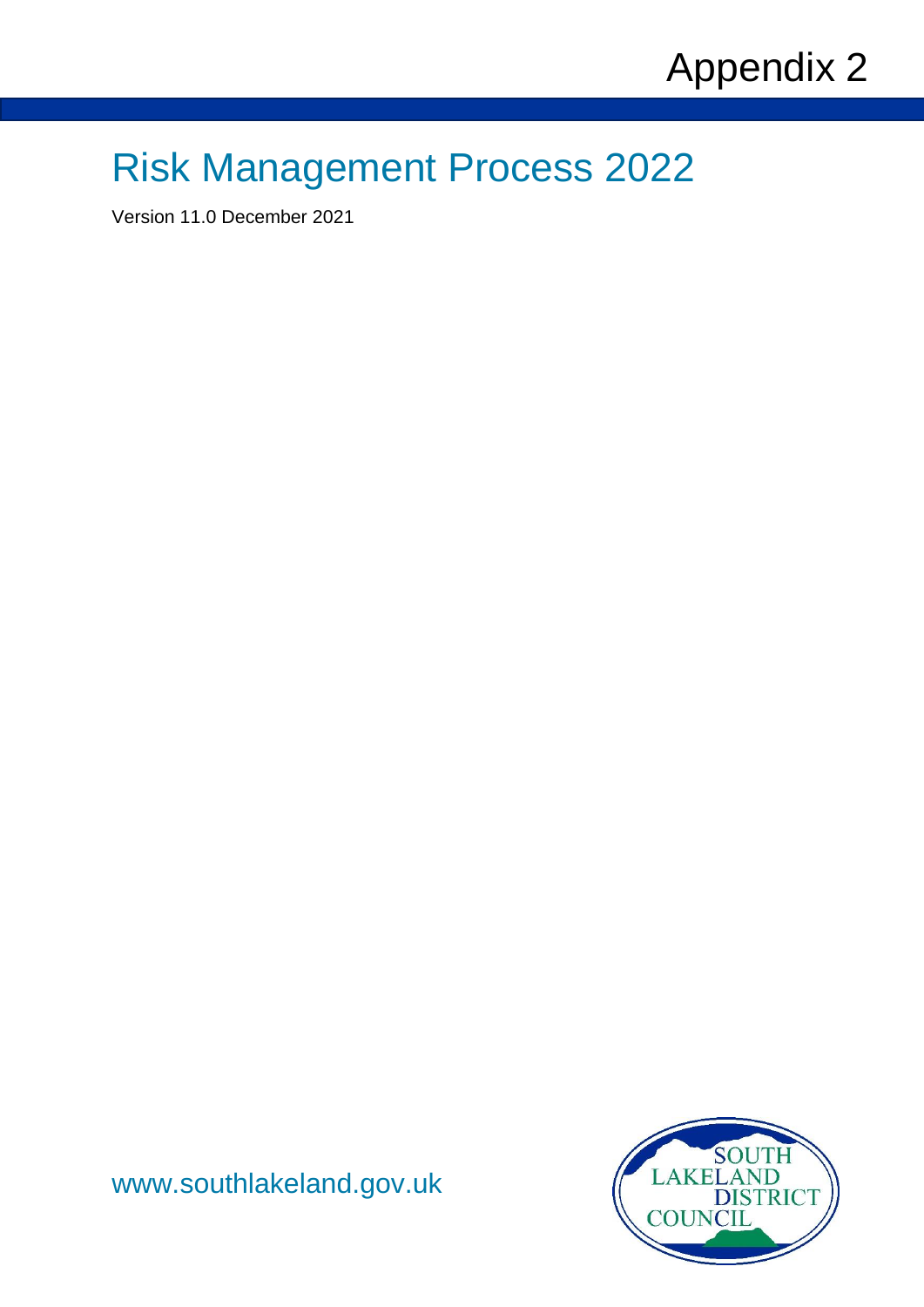#### **Contents**

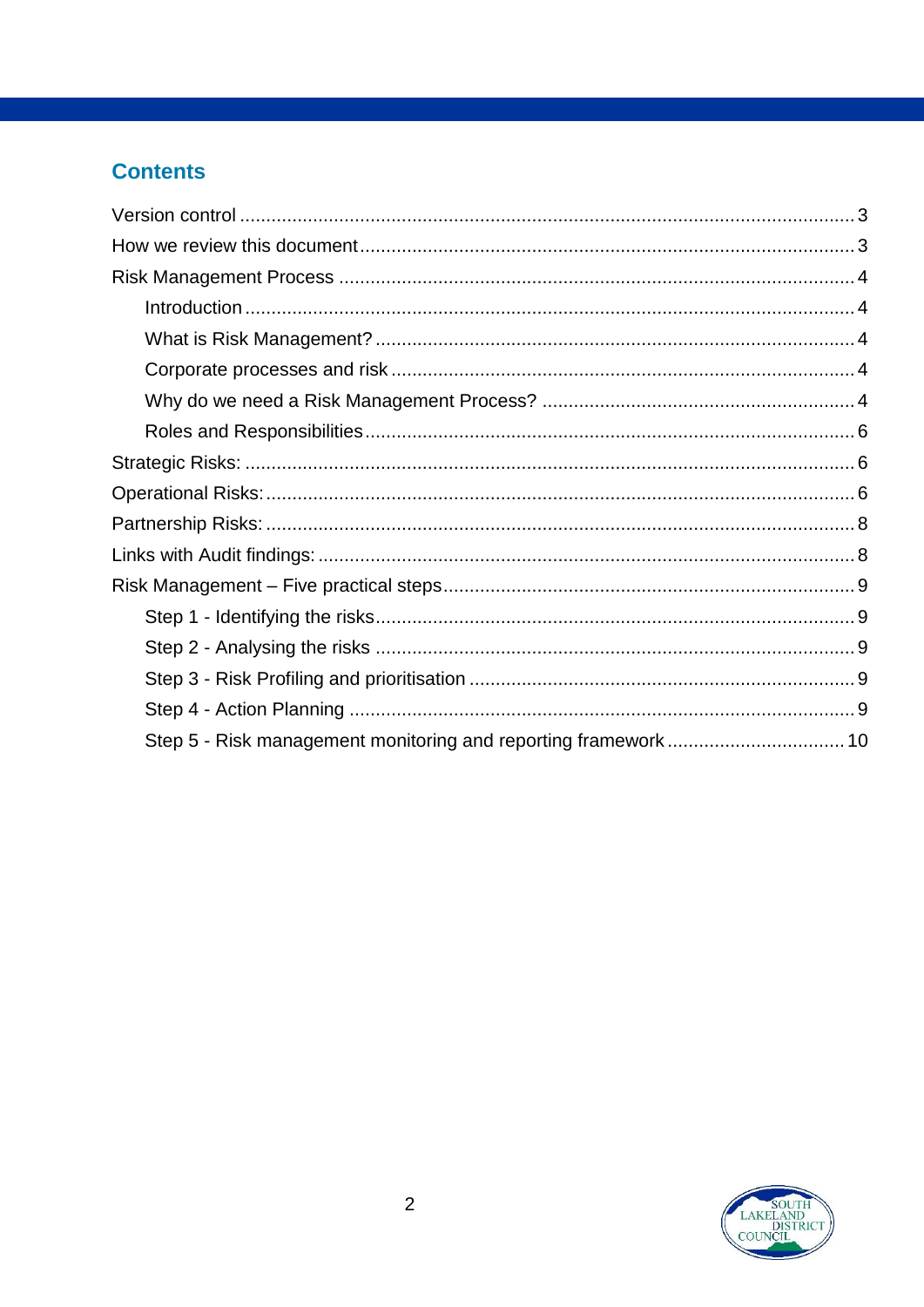## <span id="page-2-0"></span>Version control

Please note for previous review history please refer to earlier versions of this document.

| <b>Version</b> | <b>By</b>                                     | <b>Date</b>       | <b>Comments</b>                                                                                                               |
|----------------|-----------------------------------------------|-------------------|-------------------------------------------------------------------------------------------------------------------------------|
| 5.0            | <b>Risk and Performance</b><br>Officer        | January<br>2015   | Reviewed – management of<br>partnership risks better defined                                                                  |
| 6.0            | <b>Risk and Performance</b><br><b>Officer</b> | March<br>2016     | Reviewed - no significant changes<br>required Reference to fraud and<br>corruption risks added as required<br>by audit.       |
| 7.0            | <b>Risk and Performance</b><br>Officer        | March<br>2017     | Reviewed – management and<br>escalation of operational risks<br>clarified on page 4                                           |
| 8.0            | Performance and Risk<br>Officer               | April 2018        | Reviewed - no changes required                                                                                                |
| 9.0            | Performance and Risk<br>Officer               | <b>April 2019</b> | Reviewed - no changes required                                                                                                |
| 10.0           | Case Management Officer                       | November<br>2020  | Reviewed to include changes<br>brought about by the new<br>organisational model                                               |
| 11.0           | Case Management Officer                       | December<br>2021  | Reference to Risk Training<br>Programme and 'essential status'.<br>Improved clarity regarding positive<br>and negative risks. |

## <span id="page-2-1"></span>How we review this document

<span id="page-2-2"></span>Case Management Support services will involve Strategy and review in line with government guidance.

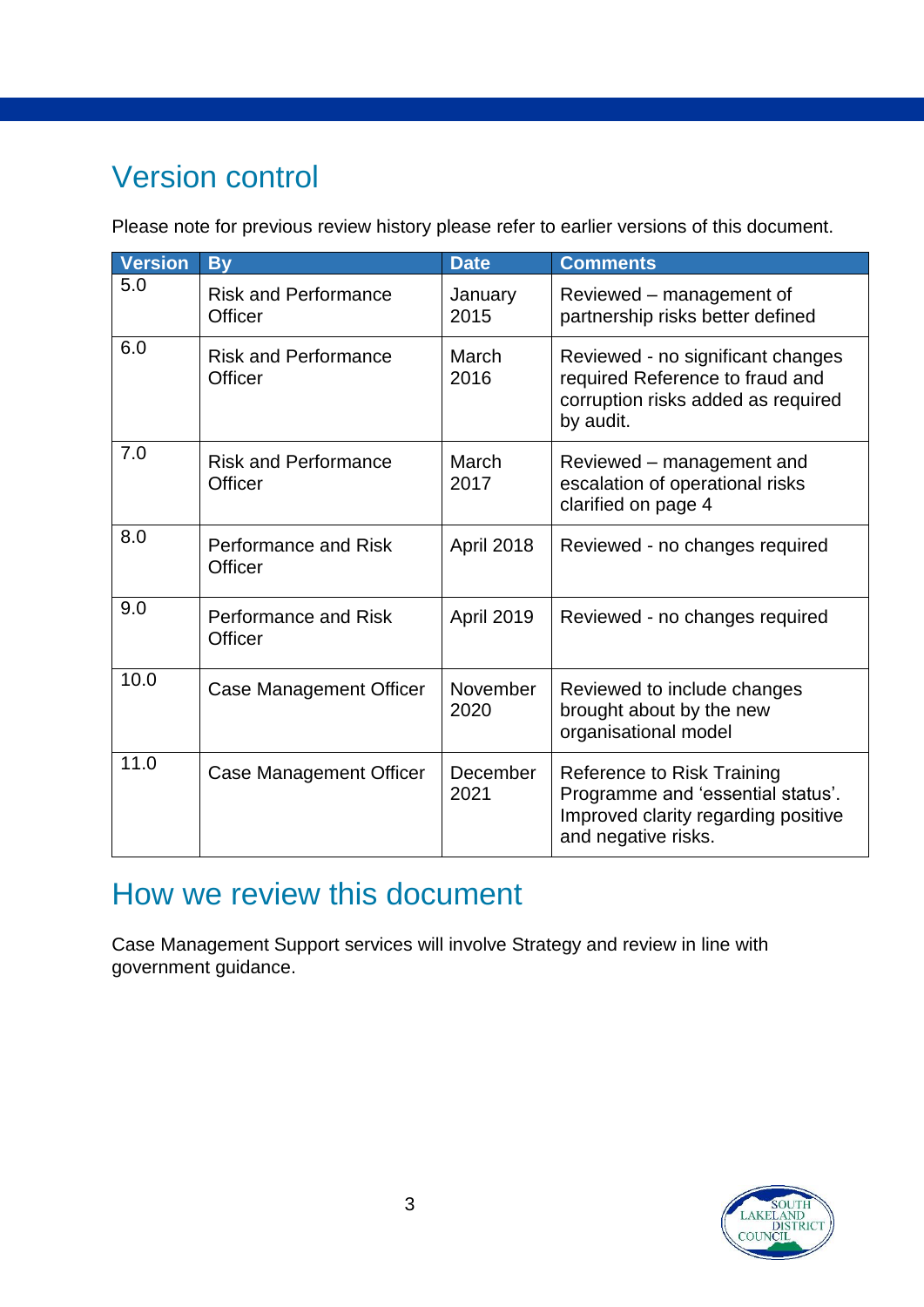## Risk Management Process

#### <span id="page-3-0"></span>**Introduction**

This document outlines how South Lakeland District Council is taking on its responsibility to manage risks and opportunities using a structured and focused approach.

This process will enable the Council to identify:

- 1. Partnership risks
- 2. Strategic risks
- 3. Operational risks
- 4. assess the risks for likelihood and impact
- 5. identify mitigating controls
- 6. allocate responsibility for both risks and controls.

#### <span id="page-3-1"></span>What is Risk Management?

A risk is an event which has a negative or positive effect on the achievement of the Council's objectives. Risk management is both the awareness of risks and the management processes that are directed towards effective reduction or mitigation of risks. Identifying and dealing with the principal risks facing an authority enables it to identify the key actions it must take to deliver its objectives.

#### <span id="page-3-2"></span>Corporate processes and risk

These corporate processes require the consideration of risk.

- Council Planning Process
- Project Management
- Financial Planning
- Partnerships
- Cabinet/Council reports
- **•** Business Continuity
- Health and safety
- Fraud and corruption
- Insurance

#### <span id="page-3-3"></span>Why do we need a Risk Management Process?

Risk management will strengthen the ability of South Lakeland District Council to achieve its objectives and enhance the value of services provided, to make the area a place where people want to live and work, where they are able to enjoy a high quality of life.

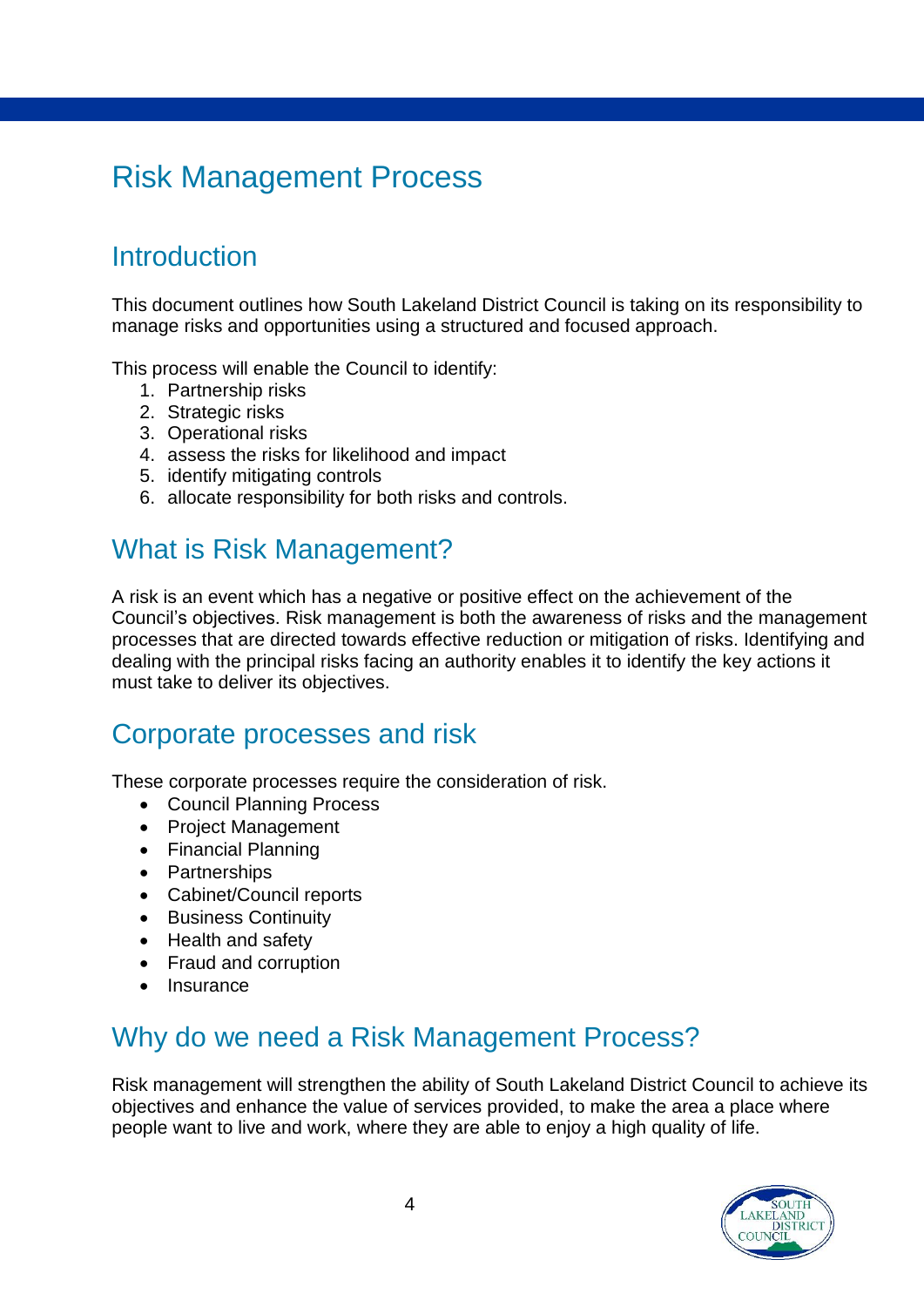Risk management is also an essential part of the Chartered Institute of Public Finance and Accountancy/ framework on Corporate Governance that has been adopted by SLDC. Alongside Corporate Governance the Council is required to publish an annual assurance statement in respect of internal controls. This determines that the Council is responsible for ensuring that there is a sound system of internal control which facilitates the effective exercise of the Council's functions and which includes arrangements for the management of risk.

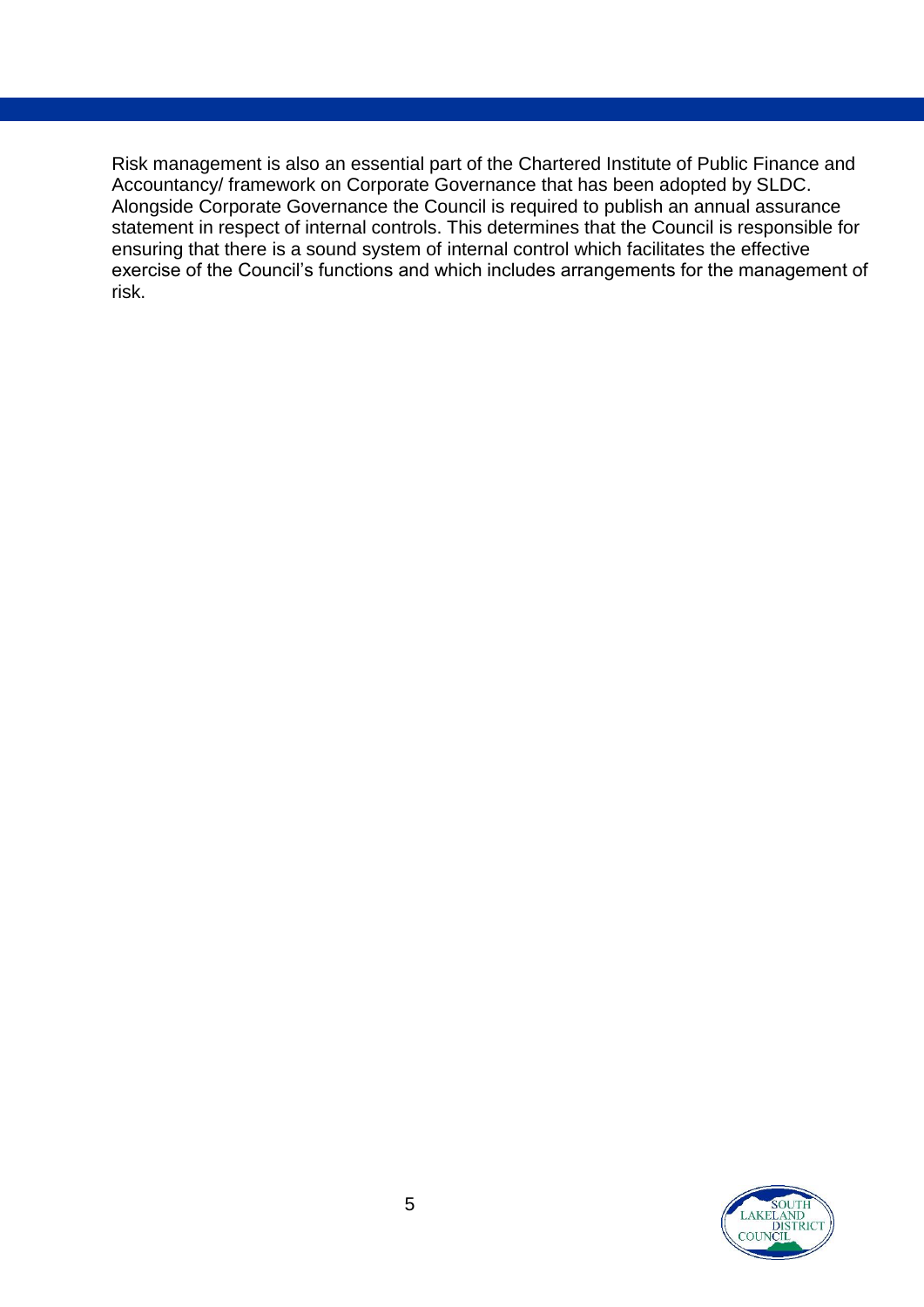### <span id="page-5-0"></span>Roles and Responsibilities

The Portfolio Holder with responsibility for risk management and the Chief Executive jointly have overall responsibility for risk management throughout the Council.

The Council maintains a Risk Management Training Programme for both members and officers. Training has essential status for members in key roles – for example Audit Committee, Overview and Scrutiny Committee and Cabinet.

## <span id="page-5-1"></span>Strategic Risks:

Corporate Management Team is pivotal in the management of the Council's high level risks by identifying and reviewing existing risks and ensuring mitigation. These decisions will determine which risks are included on the Strategic Risk Register.

Corporate Management Team reviews the risks along with corporate plan performance on a quarterly basis.

Case Management Support Services maintains the strategic risks and mitigating controls each quarter on behalf of the Corporate Management Team. Case Management Support Services also organises appropriate training for staff and members and reviews the risk process. Case Management Support Services prepare quarterly monitoring reports covering risks and performance with the Council Plan for

- 1. Corporate Management Team
- 2. Overview and Scrutiny Committee
- 3. Cabinet
- 4. Audit Committee

Overview and Scrutiny Committee will monitor the mitigation of the Strategic Risks via quarterly performance reporting. This ensures that all senior elected members understand the Strategic Risks and their mitigating controls.

### <span id="page-5-2"></span>Operational Risks:

Operational Leads and Lead Specialists will identify, manage and monitor their operational risks. They will review these operational risks and record their review history for each risk on a quarterly basis. Operational Leads and Lead Specialists can escalate an operational risk to Corporate Management Team if they feel that the risk is more strategic in nature or that they need help with mitigation.

In this way operational risks are identified and managed - and where necessary escalated for further control. The management of operational risks is facilitated by guidance provided

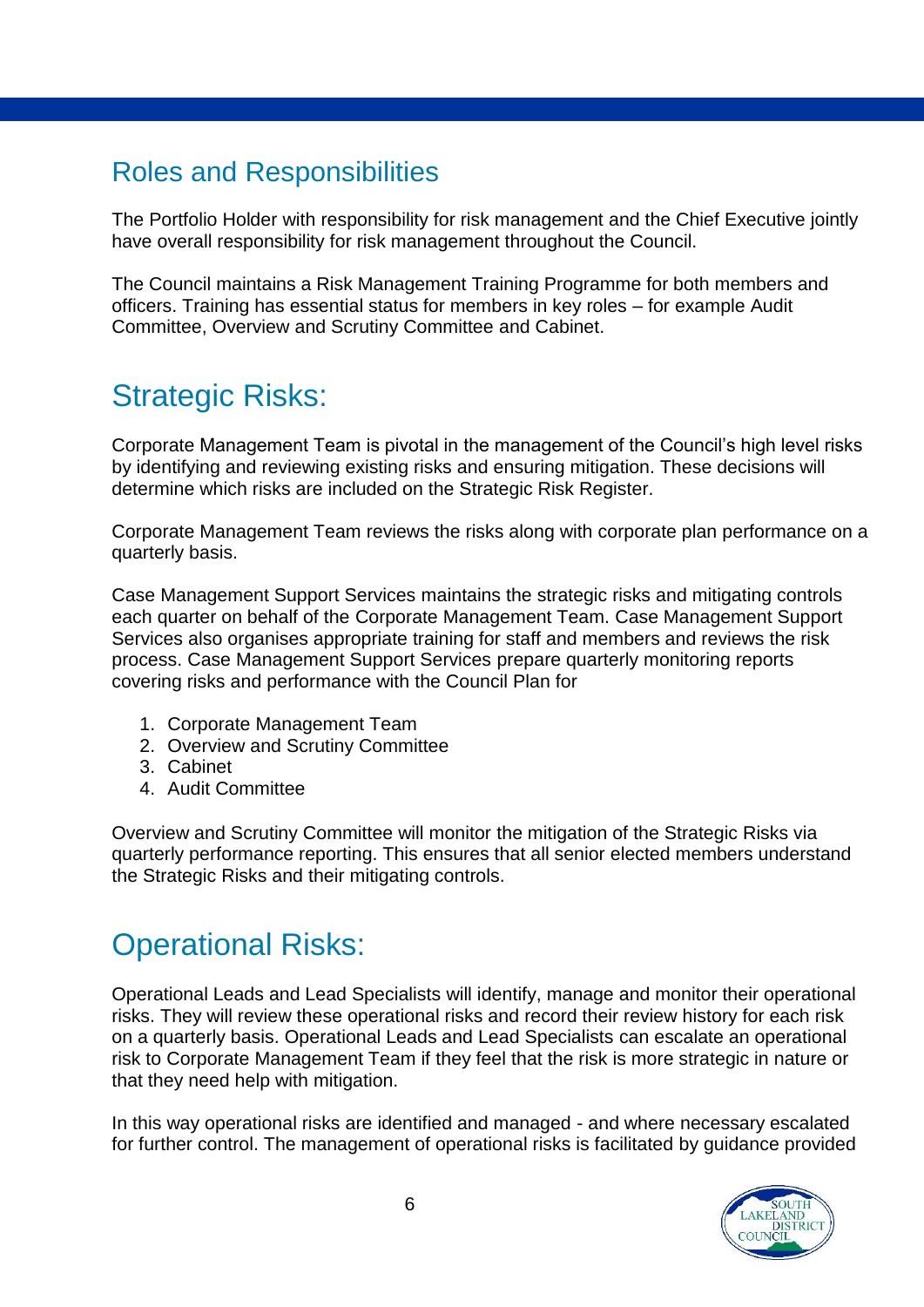on the front page of the staff intranet – the five step risk management cycle, templates and training slides are available and training is provided.

Operational Risks above tolerance are reported to Audit Committee in Quarter 1 each year.

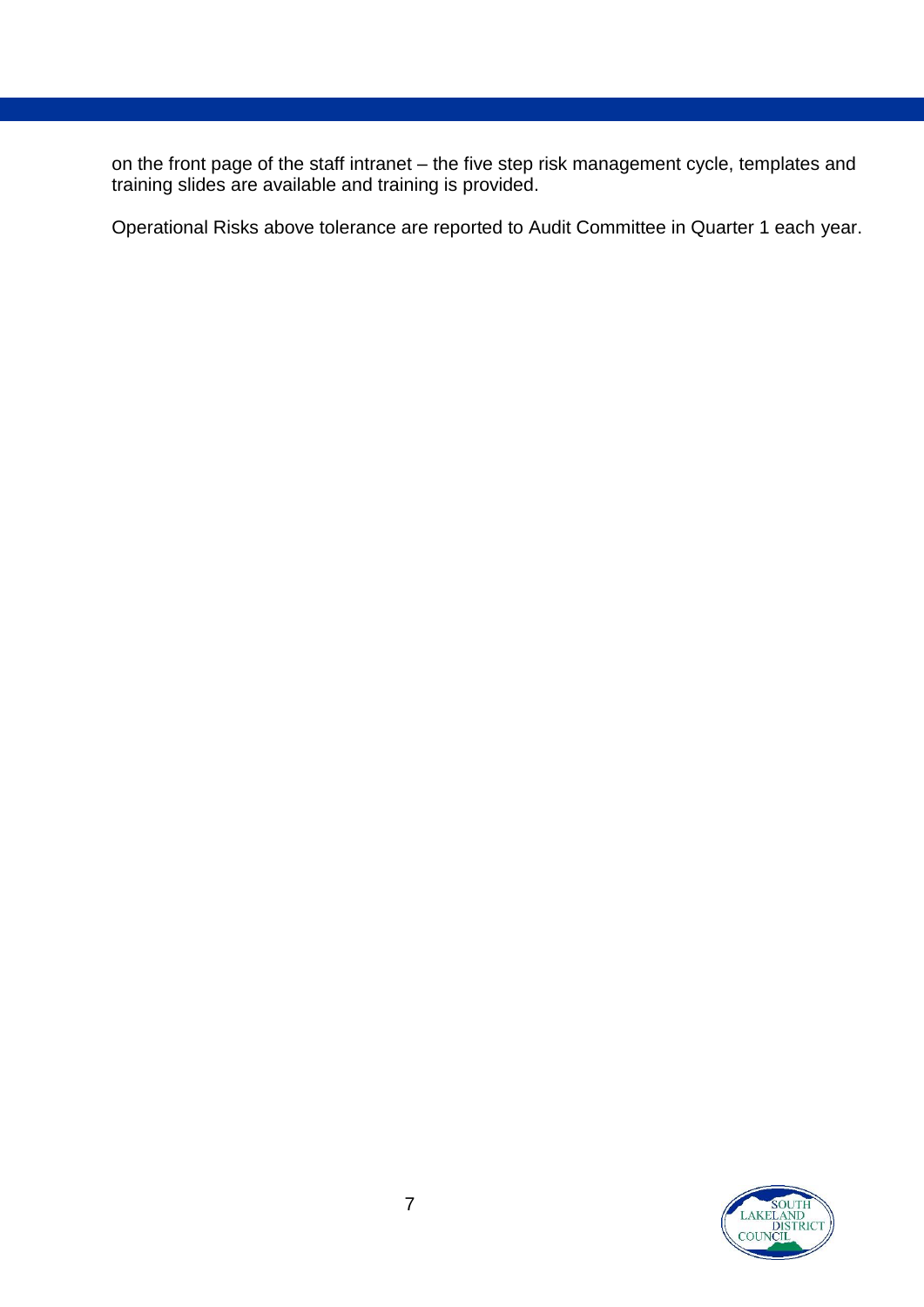## <span id="page-7-0"></span>Partnership Risks:

There are two kinds of risks involved in partnership working. The first are the risks that the Council faces because it is a partner. These risks will be identified by the key partnership lead and managed via service plans and if necessary escalated as a potential strategic risk.

The Second risks are the risks that the partnership faces as a whole. Where a key partnership is significant enough to warrant risk management arrangements these risks will be reviewed and managed by the partnership itself.

The risks will be communicated back to the Council via the Council's representative on that Partnership.

These risks may then bring about new strategic risks which would then be subject to the Council's performance management arrangements.

## <span id="page-7-1"></span>Links with Audit findings:

Internal audit is responsible for undertaking periodic assessment of the Council's risk management processes as part of reviewing of corporate governance arrangements.

Internal Audit will also as a result of their risk assessments in other areas of the Councils operations highlight to Corporate Management Team further risks for their consideration and possible inclusion on the Strategic Risk Register. These risks are then performance managed as part of the quarterly performance monitoring process

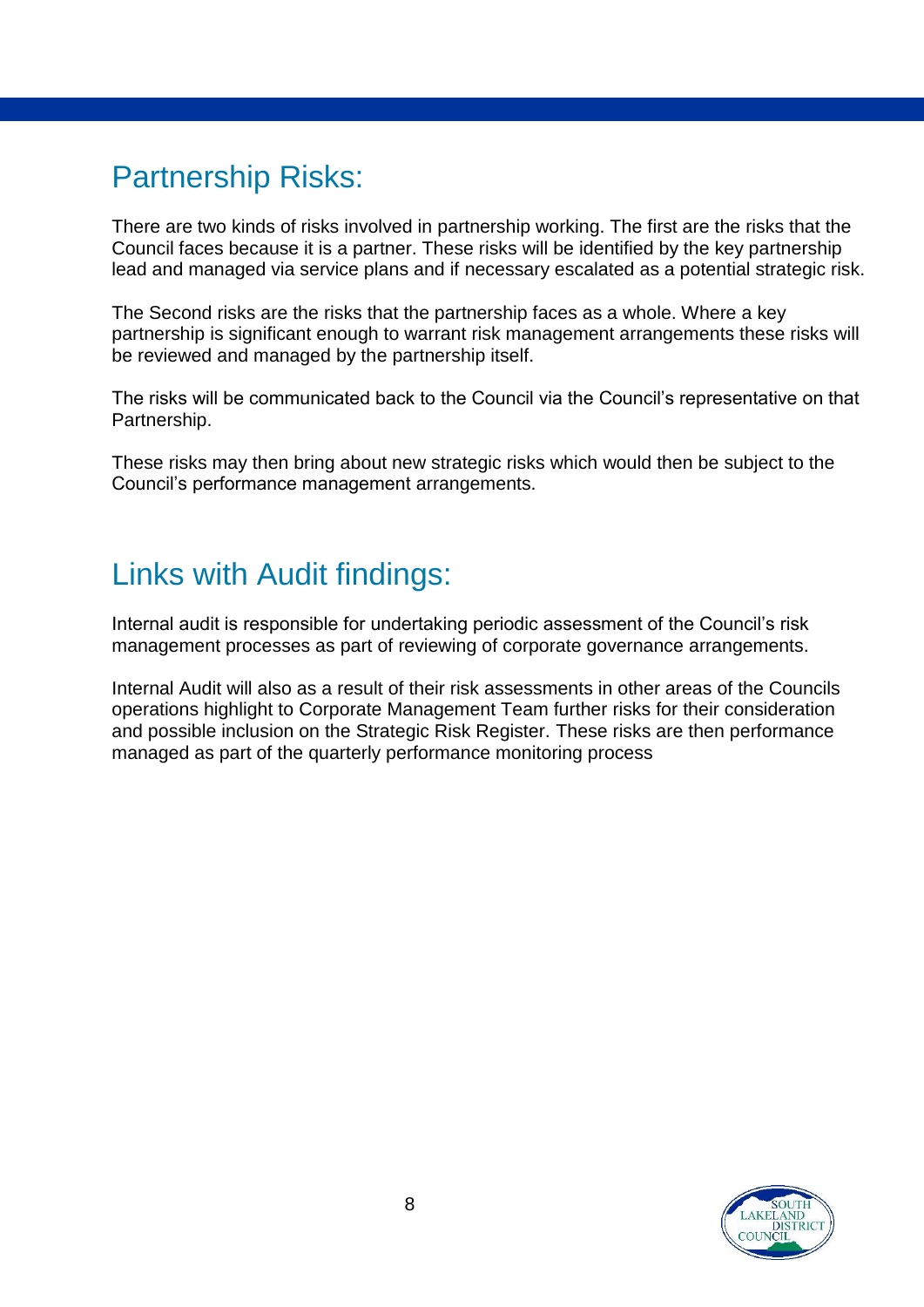## <span id="page-8-0"></span>Risk Management – Five practical steps

Managing risks involves adopting a systematic and robust process. The following risk management cycle describes the processes that should be followed.

#### <span id="page-8-1"></span>Step 1 - Identifying the risks

When identifying risks it is suggested that as a minimum the following categories of risk be used. They will act as a prompt and as a trigger for officers involved in the identification process. These categories are Financial (including Fraud and Corruption), Environmental, Customer (including Equalities), Reputational and Legislative.

Risks can be positive as well as negative. These positive risks or 'opportunities' should be identified and if necessary managed via mitigations to maximise benefit. A project can be thought of as a positive risk with the aim of achieving benefit - but there will be risks that need managing for success.

Risks can also be strategic or operational in nature and it is important that both types of risk are managed effectively. If risks identified at an operational level are considered to be strategic in nature they should be brought to the attention of Corporate Management Team by Operational Leads and Lead Specialists.

### <span id="page-8-2"></span>Step 2 - Analysing the risks

It will help understanding of each risk if analysis of the vulnerabilities, triggers and consequences are completed. This better understanding will aid the next step in the process - prioritisation of risks. There may be Equalities considerations when completing this analysis work.

### <span id="page-8-3"></span>Step 3 - Risk Profiling and prioritisation

A standard prioritisation matrix is used across the Council to plot the risks in terms of likelihood and impact. Once completed this risk profile clearly illustrates the risks which are priorities for management. The Council's line of risk tolerance or appetite is set on the matrix. This line determines which risks cannot be tolerated and must be managed down, transferred or avoided.

#### <span id="page-8-4"></span>Step 4 - Action Planning

Most risks are capable of being managed – either by managing down the likelihood or impact or both. Action plans will also identify the resources required to deliver the improvements, key dates and deadlines and critical success factors. There may be Equalities issues when agreeing risk actions